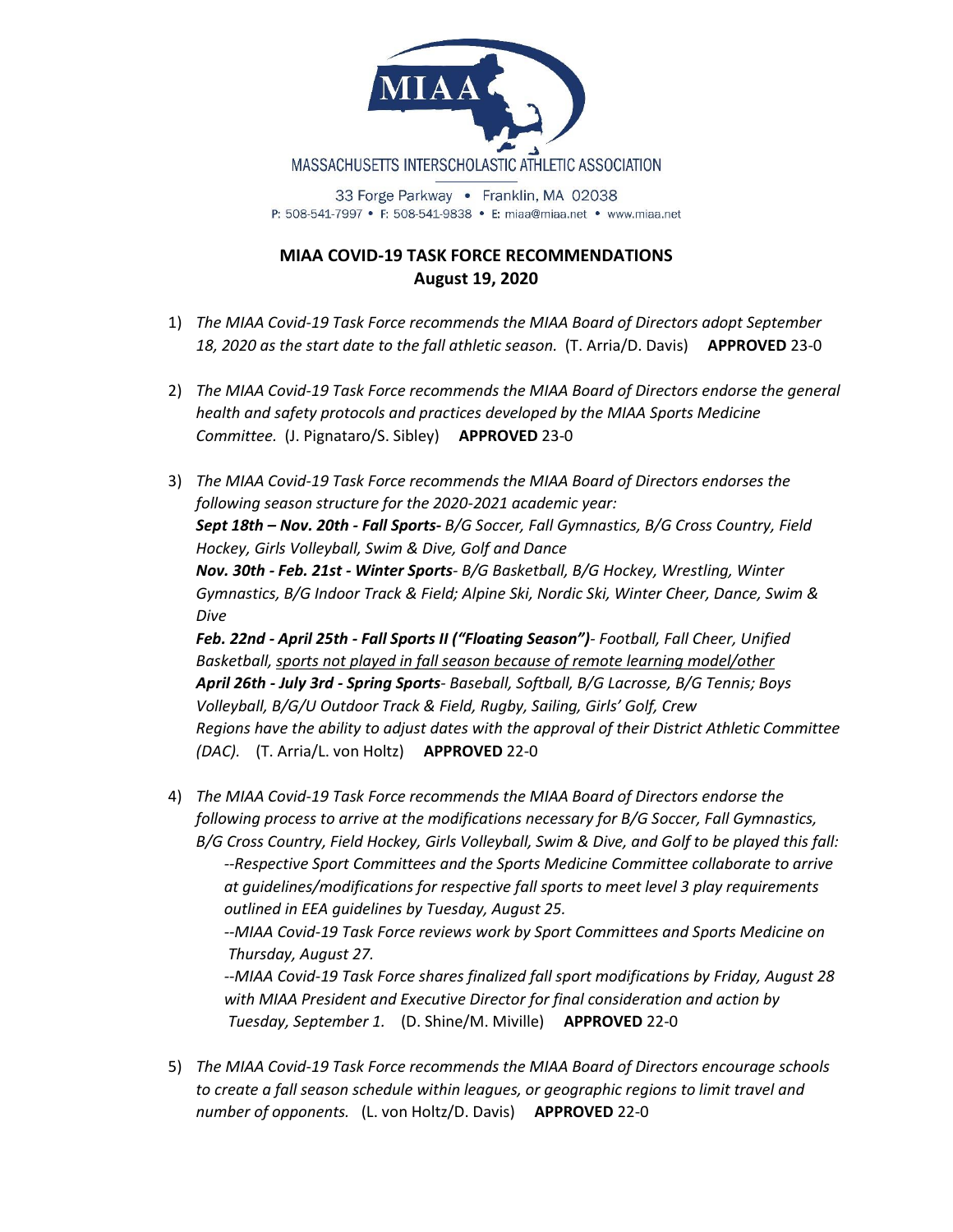

- 6) *The MIAA Covid-19 Task Force recommends the MIAA Board of Directors eliminate MIAA sponsored post season tournaments for the fall 2020 season.* (T. Arria/M. Trahan) **APPROVED** 22-0
- 7) *The MIAA Covid-19 Task Force recommends the MIAA Board of Directors allow out of season coaching from September 18th, 2020 through July 3rd, 2021, as approved by the member school principal.* (S. Sibley/C. Conefrey) **APPROVED** 13-7 \*MIAA BOD amended this recommendation with, "*as approved by the member school principal."*
- 8) *The MIAA Covid-19 Task Force recommends the MIAA Board of Directors notifies member schools that if schools opt to engage in out of season sport activities that the MIAA has not attested to sport specific guidance and modifications per EEA guidelines that it is the school/district's responsibility to comply with all EEA and DESE guidance regarding levels of play.* (T. Arria/L. von Holtz) **APPROVED** 20-0
- 9) *The MIAA Covid-19 Task Force recommends the MIAA Board of Directors requires member schools to report to the MIAA and their scheduled opponents if their designation according to public health metrics requires them to cease play.* (T. Arria/P. Rittenberg) **APPROVED** 19-0
- 10) *The MIAA Covid-19 Task Force recommends the MIAA Board of Directors charge the Executive Staff with the task of creating professional learning opportunities for school staff and game officials related to return to play modifications, health and safety protocols, planning and implementing practices, facilities usage and management and event management. In addition, the MIAA Covid-19 Task Force recommends the Executive Staff develop and implement a communication strategy to educate student-athletes and their parents on what sports will look like this fall and the general public health and safety guidelines related to Covid-19 and athletic participation.* (B. McCann/M. Miville) **APPROVED** 19-0
- 11) *The MIAA Covid-19 Task Force recommends the MIAA Board of Directors set aside time on their October 29, 2020 meeting agenda to consider the recommendations from the MIAA Covid-19 Task Force regarding the next season of play.* (D. Bauer/T. Arria) **APPROVED** 19-0

Additional motions made by the Board after the conclusion of the COVID-19 Task Force presentation:

*Motion*: Any school that has their fall 1 season cut short due to COVID-19 designation may bring a request to their District Athletic Committee (DAC) to allow for that sport to take place during the fall 2 season. (P. Rittenberg/G. Smith) **APPROVED** 19-0